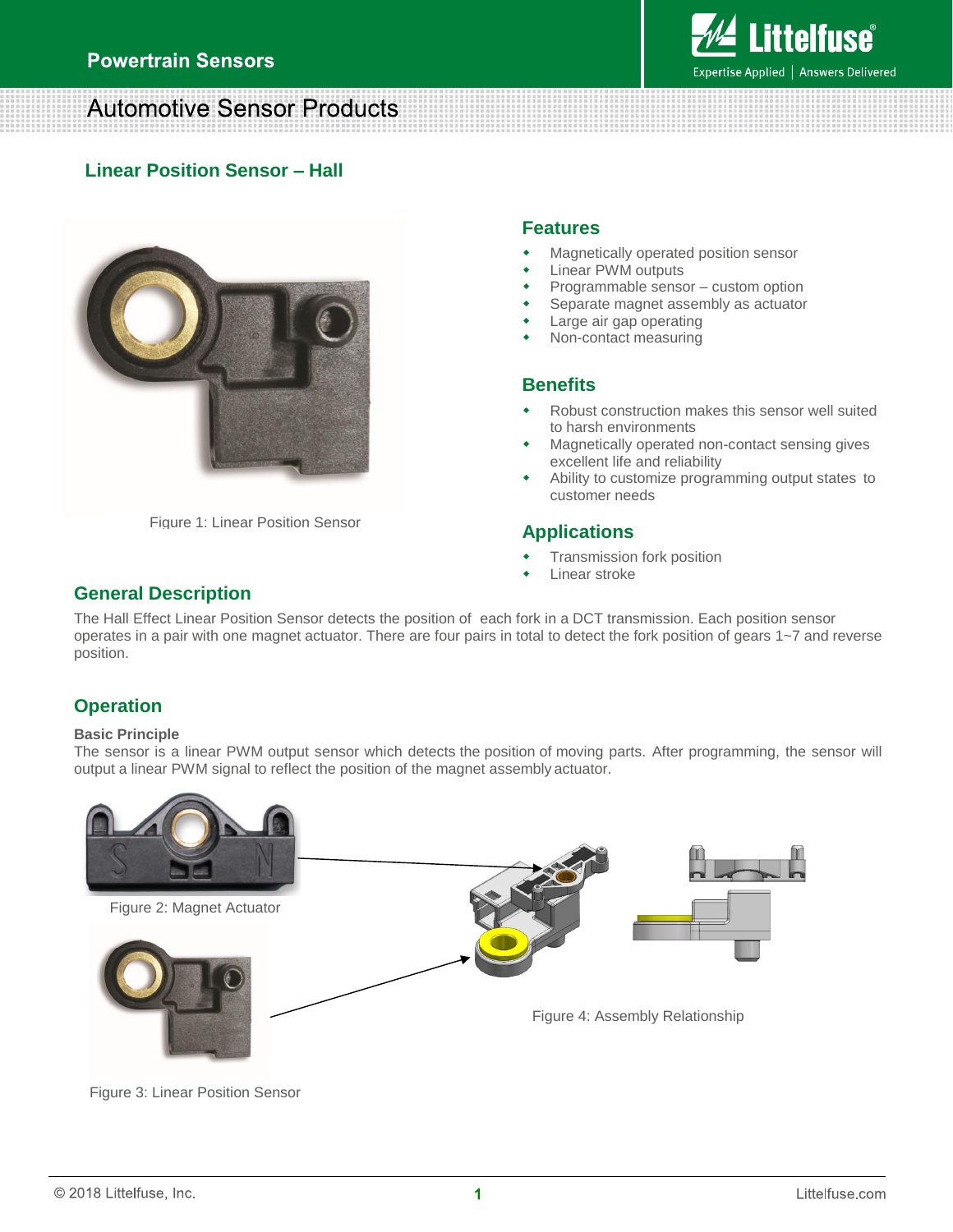# **Automotive Sensor Products**



## **Packaging Options**

Custom packaging can be provided to meet any need, please contact Littelfuse Engineering for details.